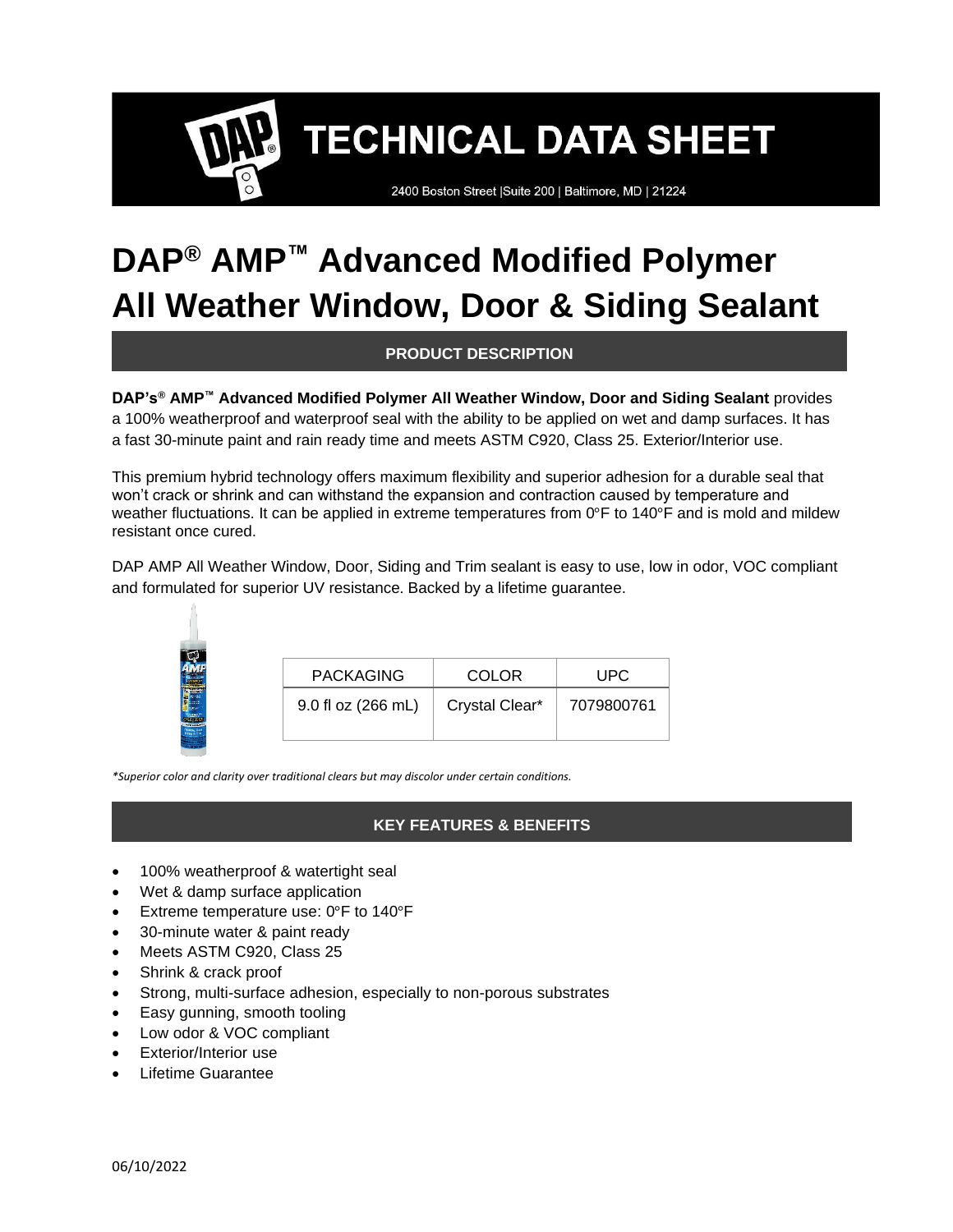2400 Boston Street | Suite 200 | Baltimore, MD | 21224

### **SUGGESTED USES**

#### **USE FOR CAULKING AND SEALING:**

- Windows
- Doors
- **Siding**
- Exterior Trim
- **Baseboards**
- Molding
- Gutters

#### **ADHERES TO:**

- Wood painted & unpainted
- Vinyl
- Most plastics
- Aluminum
- Most metals
- Fiber cement
- **Concrete**
- Natural Stone
- **Flashing**
- **Pipes**
- **Vents**
- **Ducts**
- **Butt joints**
- Corner joints
- Above ground foundations
- **Brick**
- Glass
- Ceramic
- **Fiberglass**
- **Drywall**
- **Plaster**
- **Stucco**
- Most common building materials

#### **FOR BEST RESULTS**

- Application temperature range is between 0ºF and 140ºF.
- Joint width should not exceed  $\frac{1}{2}$ ". If joint depth exceeds  $\frac{1}{2}$ ", use foam backer rod.
- Not recommended for continuous underwater use, high temperature surfaces or for surface defects.
- Certain porous substrates, such as concrete, may require primer for best adhesion.
- Store below 80°F in dry place for optimal shelf life.

## **APPLICATION**

#### **SURFACE PREPARATION:**

- 1. Surface must be clean, structurally sound, and free of all foreign material.
- 2. Priming is not usually necessary; however, some circumstances or substrates may require a primer. Priming is only required if testing indicates a need or where the sealant will be subjected to constantly high levels of moisture after cure. It is the user's responsibility to test substrate compatibility and the adhesion of the cured sealant on test joint before applying to the entire project.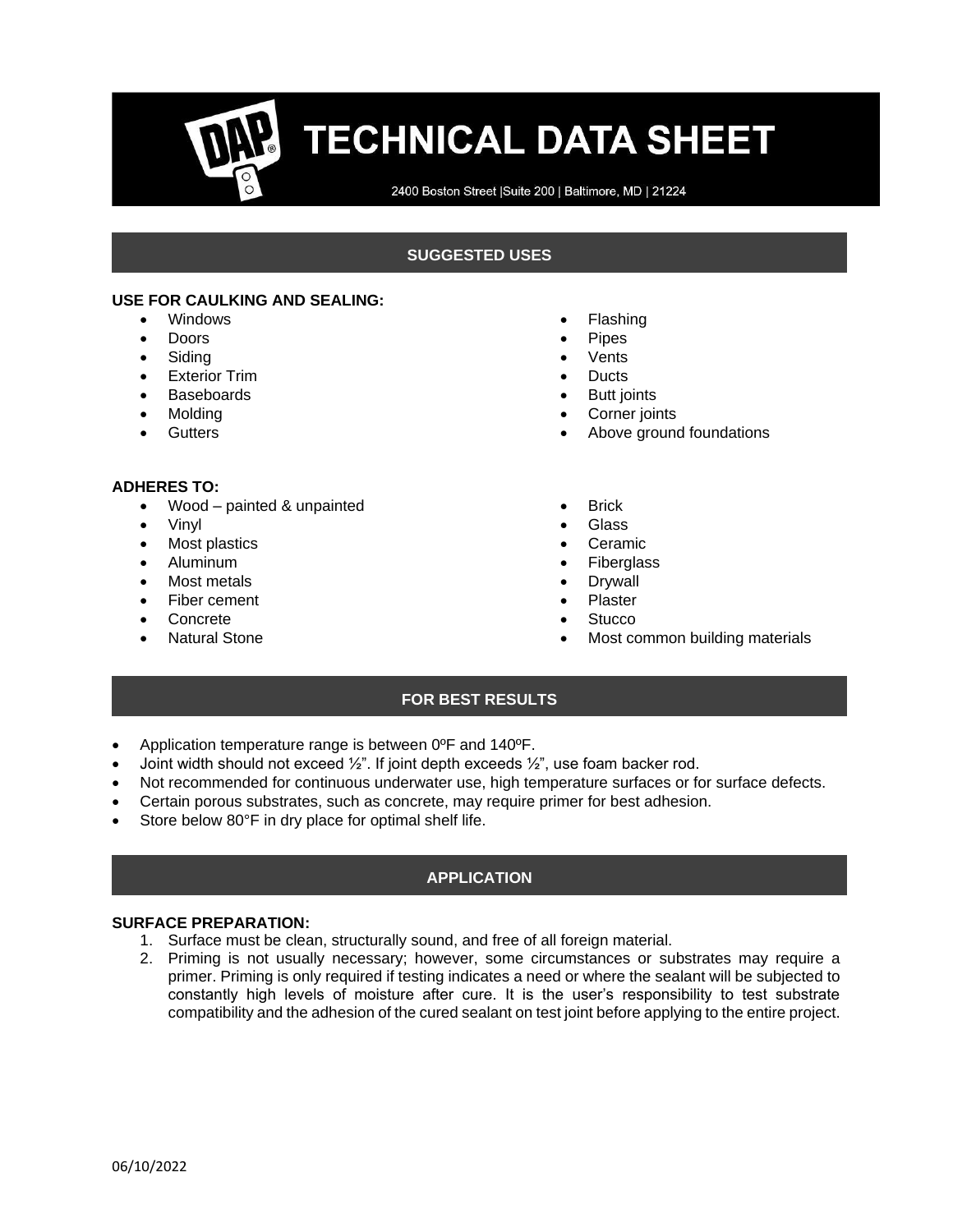2400 Boston Street | Suite 200 | Baltimore, MD | 21224

#### **PRODUCT APPLICATION:**

- 1. Cut nozzle at a 45° angle to desired bead size.
- 2. Puncture inner foil seal and load cartridge into caulk gun.
- 3. Fill gap with sealant. Using steady pressure, apply consistent 3/16" bead size for optimal joint protection.
- 4. If necessary, tool or smooth the bead of sealant with a finishing tool before the sealant skins over.
- 5. Allow sealant to cure for at least 30 minutes before exposing to water or paint. Sealant surface may still be tacky. Sealant reaches full cure in 24 hours.
- 6. Clean up excess uncured sealant from surface and tools with mineral spirits. Scrape or cut away excess cured sealant. Do not use mineral spirits or any other solvent to clean hands or skin. Wash hands or skin with soap and water.
- 7. Paintable in 30 minutes. Use only high-quality acrylic latex coatings. 30-minute performance achievable with 3/16" maximum diameter bead, temperature at 73°F minimum & 50% relative humidity.
- 8. Reseal cartridge for storage and reuse. Store below 80°F in dry place for optimal shelf life.

## **TYPICAL PHYSICAL & CHEMICAL PROPERTIES**

| <b>Typical Uncured Physical Properties</b>  |                                              |  |
|---------------------------------------------|----------------------------------------------|--|
| Appearance/Consistency                      | Gunnable, non-sag paste                      |  |
| <b>Base Polymer</b>                         | Advanced hybrid polymer                      |  |
| Filler                                      | None                                         |  |
| Volatile                                    | Not applicable                               |  |
| Weight % Solids                             | >98%                                         |  |
| Density (lbs per gallon)                    | 8.6                                          |  |
| Odor                                        | Very mild                                    |  |
| <b>Flash Point</b>                          | >212 °F                                      |  |
| Freeze Thaw Stability (ASTM C1183)          | Will not freeze                              |  |
| <b>Shelf Life</b>                           | 12 months                                    |  |
| Coverage                                    | 49 linear feet at 3/16" diameter bead        |  |
| <b>Typical Application Properties</b>       |                                              |  |
| <b>Application Temperature Range</b>        | $0^{\circ}$ F to 140 $^{\circ}$ F            |  |
| Tooling Time (Working Time)                 | 20 minutes                                   |  |
| <b>Tack Free Time</b>                       | 2 hours                                      |  |
| <b>Full Cure</b>                            | 24 hours                                     |  |
| <b>Return to Service Time</b>               | 30 minutes                                   |  |
| Vertical Sag (ASTM D2202)                   | 0.15"                                        |  |
| <b>Typical Cured Performance Properties</b> |                                              |  |
| Service Temperature Range                   | -65°F to 190°F for continuous use, 250° with |  |
|                                             | excursions                                   |  |